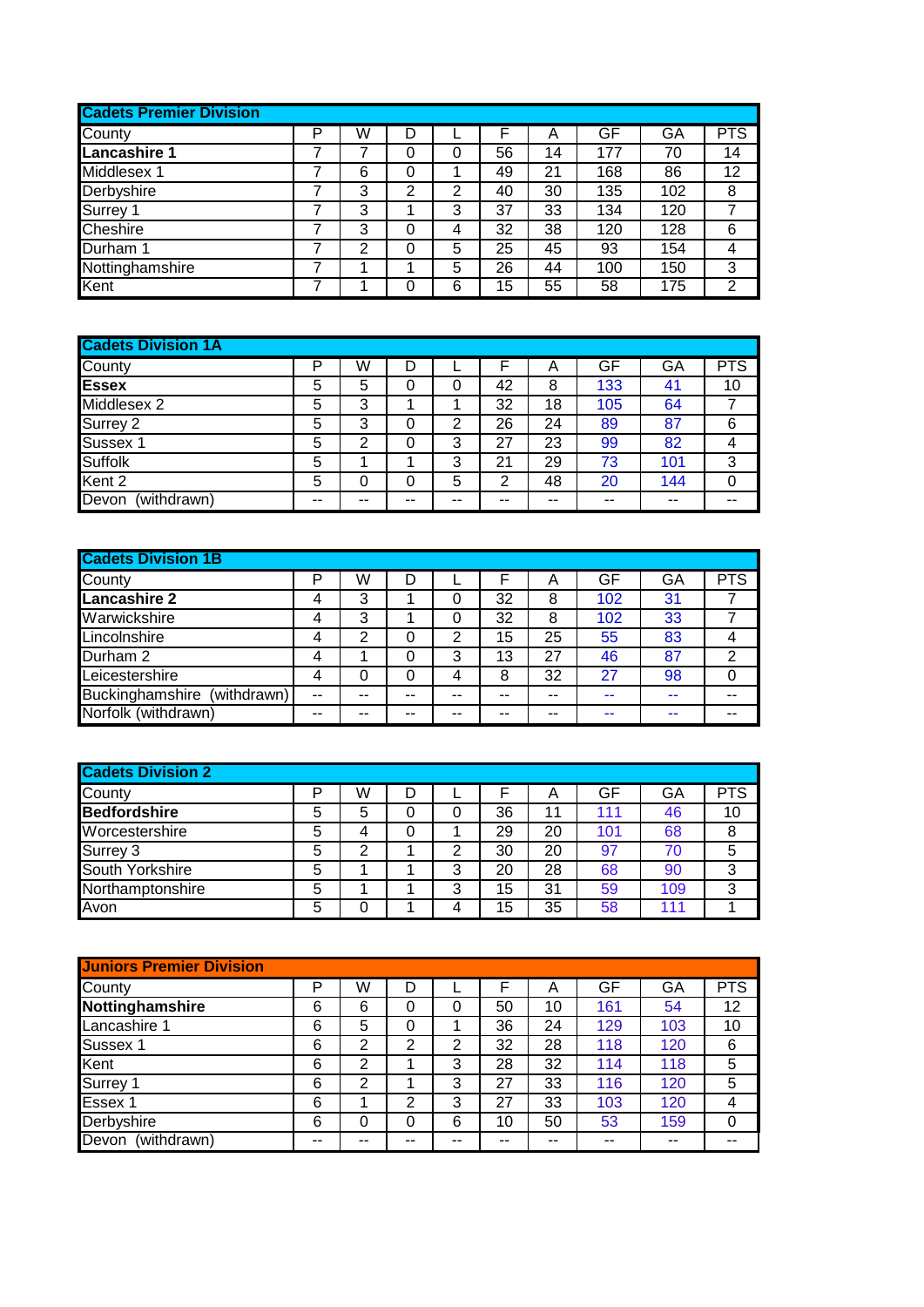| <b>Juniors Division 1A</b> |   |   |   |   |    |    |     |     |            |
|----------------------------|---|---|---|---|----|----|-----|-----|------------|
| County                     | P | W |   |   |    | Α  | GF  | GA  | <b>PTS</b> |
| <b>Staffordshire</b>       | 6 | 5 | 0 |   | 39 | 21 | 136 | 82  | 10         |
| Warwickshire               | 6 | 4 |   |   | 36 | 24 | 125 | 88  | 9          |
| Yorkshire                  | 6 | 4 |   |   | 34 | 26 | 116 | 110 | 9          |
| Lancashire 2               | 6 | 3 | 0 | 3 | 31 | 29 | 116 | 101 | 6          |
| Cheshire 1                 | 6 | 2 | 2 | 2 | 31 | 29 | 109 | 105 | 6          |
| Lincolnshire 1             | 6 |   | 0 | 5 | 25 | 35 | 98  | 123 | 2          |
| South Yorkshire            | 6 | 0 | 0 | 6 | 14 | 46 | 57  | 148 |            |

| <b>Juniors Division 1B</b>          |    |    |    |    |    |    |     |    |                |
|-------------------------------------|----|----|----|----|----|----|-----|----|----------------|
| County                              | P  | W  |    |    |    | Α  | GF  | GA | <b>PTS</b>     |
| <b>Surrey 2</b>                     | 4  | 4  | 0  |    | 34 | 6  | 109 | 39 | 8              |
| Sussex 2                            | 4  | 3  | 0  |    | 25 | 15 | 84  | 51 | 6              |
| Gloucestershire 1                   | 3  |    | 0  | 2  | 12 | 18 | 51  | 66 | $\overline{2}$ |
| Dorset 1                            | 4  |    | 0  | 3  | 14 | 26 | 58  | 88 | $\mathfrak{p}$ |
| Avon                                | 3  |    | 0  | 3  | 5  | 25 | 21  | 79 |                |
| <b>Hertfordshire</b><br>(withdrawn) | -- | -- | -- | -- | -- | -- | --  | -- |                |
| <b>Norfolk</b><br>(withdrawn)       | -- | -- | -- | -- | -- | -- | --  | -- |                |

| <b>Juniors Division 2A</b> |   |   |   |   |    |    |     |     |            |
|----------------------------|---|---|---|---|----|----|-----|-----|------------|
| County                     | P | W | D |   |    | Α  | GF  | GA  | <b>PTS</b> |
| <b>Bedfordshire</b>        | 5 | 5 | 0 | 0 | 35 | 15 | 123 | 74  | 10         |
| Leicestershire             | 5 | 3 |   |   | 28 | 22 | 101 | 81  |            |
| Cambridgeshire             | 5 | 2 | 2 |   | 29 | 21 | 102 | 78  | 6          |
| Lincolnshire 2             | 5 |   |   | 3 | 21 | 29 | 80  | 105 | 3          |
| Northamptonshire           | 5 |   |   | 3 | 20 | 30 | 76  | 103 | 3          |
| Cheshire 2                 | 5 |   |   | 4 | 17 | 33 | 67  | 108 |            |

| <b>Juniors Division 2B</b> |   |   |   |   |    |    |     |     |            |
|----------------------------|---|---|---|---|----|----|-----|-----|------------|
| County                     | D | W | D |   |    | Α  | GF  | GA  | <b>PTS</b> |
| <b>Wiltshire</b>           | 5 | 4 |   | 0 | 38 | 12 | 124 | 54  | 9          |
| Somerset                   | 5 | 3 |   |   | 28 | 22 | 94  | 74  |            |
| Worcestershire             | 5 | 3 | 0 | 2 | 29 | 21 | 101 | 75  | 6          |
| Gloucestershire 2          | 5 | っ |   | っ | 24 | 26 | 84  | 96  | 5          |
| Cornwall                   | 5 |   | 2 | 3 | 20 | 30 | 78  | 96  | 2          |
| Dorset 2                   | 5 |   |   |   | 11 | 39 | 43  | 129 |            |

| <b>Juniors Division 2C</b> |   |   |   |   |    |    |     |     |            |
|----------------------------|---|---|---|---|----|----|-----|-----|------------|
| County                     | P | W | D |   |    | A  | GF  | GA  | <b>PTS</b> |
| <b>Middlesex 1</b>         | 6 | 5 |   | 0 | 50 | 10 | 161 | 47  | 11         |
| <b>Suffolk</b>             | 6 | 4 | 2 | 0 | 45 | 15 | 150 | 75  | 10         |
| Buckinghamshire            | 6 | 3 |   | 2 | 35 | 25 | 125 | 99  |            |
| Kent 2                     | 6 | 3 |   | 2 | 33 | 27 | 118 | 99  |            |
| Middlesex 2                | 6 |   | 2 | 3 | 24 | 36 | 97  | 122 | 4          |
| Essex 2                    | 6 |   |   | 4 | 20 | 40 | 75  | 139 | 3          |
| Sussex 3                   | 6 |   | 0 | 6 | 3  | 47 | 57  | 174 |            |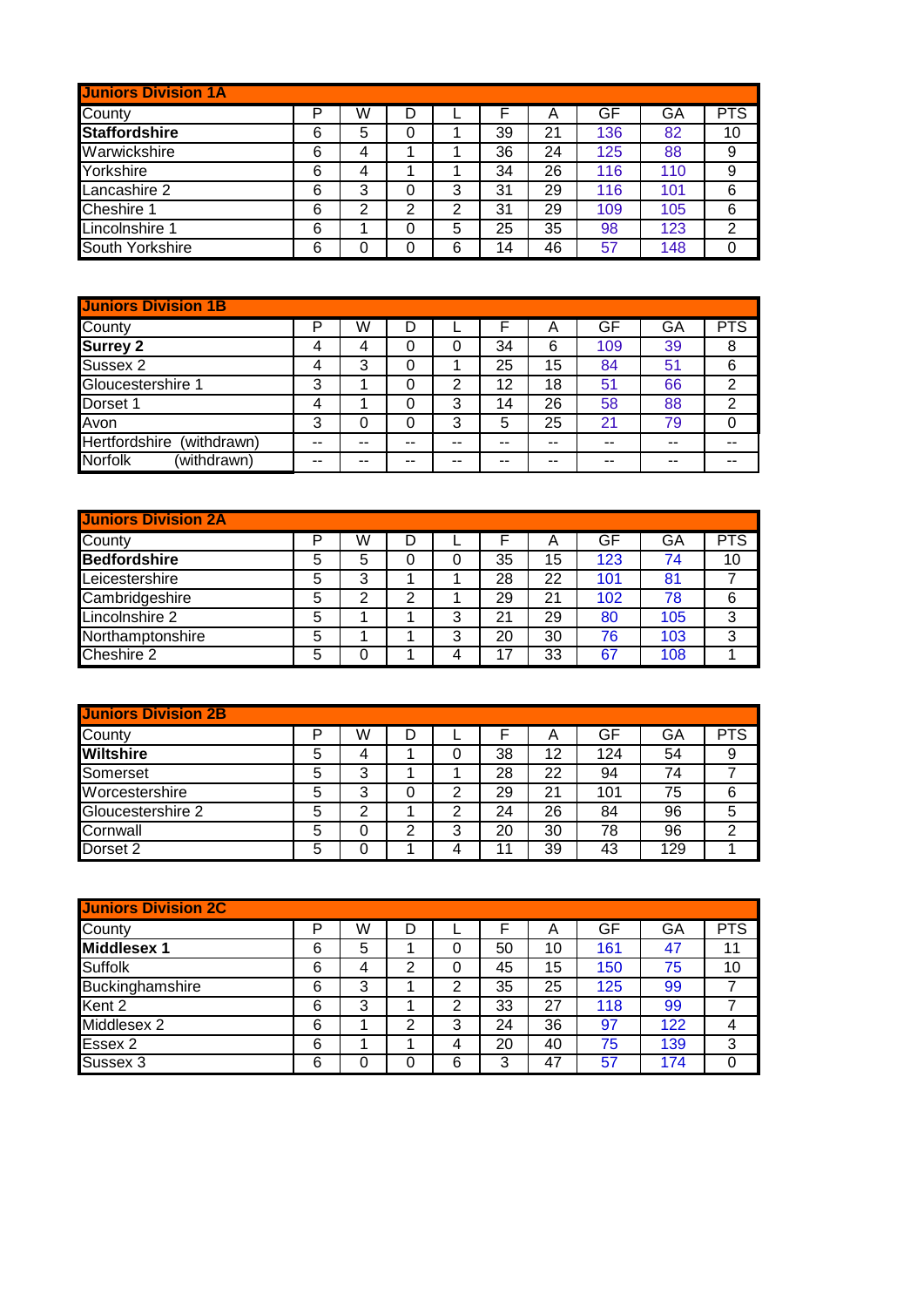| <b>Senior Premier Division</b> |   |   |   |   |    |    |     |     |                |
|--------------------------------|---|---|---|---|----|----|-----|-----|----------------|
| County                         | P | W | D |   |    | Α  | GF  | GA  | <b>PTS</b>     |
| Nottinghamshire                |   | 6 |   | 0 | 49 | 21 | 167 | 85  | 13             |
| Middlesex 1                    |   | 5 | 0 | 2 | 47 | 23 | 157 | 100 | 10             |
| Sussex 1                       |   | 4 |   | 2 | 41 | 29 | 147 | 109 | 9              |
| Yorkshire                      |   | 2 | 3 | 2 | 36 | 34 | 130 | 128 |                |
| Leicestershire 1               |   | 3 |   | 3 | 32 | 38 | 117 | 134 |                |
| Surrey 1                       |   | 2 | 2 | 3 | 28 | 41 | 110 | 144 | 6              |
| Gloucestershire                |   |   | 0 | 6 | 23 | 46 | 89  | 153 | $\overline{2}$ |
| <b>Berkshire</b>               |   |   | 0 | 6 | 23 | 47 | 94  | 158 | $\overline{2}$ |

| <b>Senior Division 1A</b> |   |   |   |   |    |    |     |     |            |
|---------------------------|---|---|---|---|----|----|-----|-----|------------|
| County                    | P | W | D |   |    | Α  | GF  | GA  | <b>PTS</b> |
| Lincolnshire              | 6 | 4 |   |   | 38 | 22 | 135 | 86  | 9          |
| <b>Cheshire</b>           | 6 |   |   |   | 35 | 25 | 127 | 104 | 9          |
| Northumberland            | 6 | 3 |   | 2 | 34 | 26 | 118 | 94  |            |
| Derbyshire                | 6 | 2 | 2 | 2 | 29 | 31 | 111 | 121 | 6          |
| Lancashire                | 6 | 2 |   | 3 | 28 | 32 | 101 | 119 | 5          |
| Warwickshire 1            | 6 |   | 3 | 3 | 24 | 36 | 99  | 124 | 3          |
| Warwickshire 2            | 6 |   |   | 4 | 22 | 38 | 98  | 141 | 3          |

| <b>Senior Division 1B</b> |   |   |   |   |    |    |     |     |            |
|---------------------------|---|---|---|---|----|----|-----|-----|------------|
| County                    | P | W | D |   |    | Α  | GF  | GA  | <b>PTS</b> |
| Kent 1                    |   | 6 |   | 0 | 51 | 19 | 170 | 89  | 13         |
| Norfolk 1                 | 7 | 6 |   | 0 | 48 | 22 | 168 | 101 | 13         |
| <b>Essex</b>              |   | 5 | 0 | 2 | 42 | 28 | 150 | 120 | 10         |
| Middlesex 2               |   | 4 | 0 | 3 | 40 | 30 | 147 | 119 | 8          |
| Suffolk                   | 7 | 2 |   | 4 | 25 | 45 | 106 | 158 | 5          |
| Surrey 2                  |   | 2 | 0 | 5 | 26 | 44 | 109 | 149 | 4          |
| Devon                     |   | 0 | 2 | 5 | 27 | 43 | 106 | 152 | 2          |
| <b>Dorset</b>             |   | 0 |   | 6 | 21 | 49 | 95  | 163 |            |

| <b>Senior Division 2A</b>    |    |    |   |   |    |    |     |     |            |
|------------------------------|----|----|---|---|----|----|-----|-----|------------|
| County                       | D  | W  | D |   |    | Α  | GF  | GA  | <b>PTS</b> |
| <b>South Yorkshire</b>       | 5  | 5  | 0 |   | 39 | 11 | 127 | 64  | 10         |
| Northamptonshire             | 5  | 3  |   | 2 | 29 | 21 | 107 | 83  | 6          |
| Cambridgeshire 1             | 5  | 2  |   | 2 | 29 | 21 | 105 | 80  | 5          |
| Leicestershire 2             | 5  | 2  |   | っ | 24 | 26 | 100 | 94  | 5          |
| Durham                       | 5  |    | っ | っ | 23 | 27 | 87  | 101 |            |
| Norfolk <sub>2</sub>         | 5  |    | 0 | 5 | 6  | 44 | 35  | 139 | 0          |
| Cambridgeshire 2 (withdrawn) | -- | -- |   |   |    | -- | --  | --  |            |

| <b>Senior Division 2B</b> |   |   |   |   |    |    |     |     |            |
|---------------------------|---|---|---|---|----|----|-----|-----|------------|
| County                    | P | W | D |   |    | Α  | GF  | GA  | <b>PTS</b> |
| <b>Sussex 2</b>           | 6 | 5 |   | 0 | 45 | 15 | 153 | 71  | 11         |
| Buckinghamshire           | 6 | 5 |   | 0 | 42 | 18 | 140 | 83  | 11         |
| Kent 2                    | 6 | 3 |   | 2 | 36 | 24 | 134 | 99  |            |
| Bedfordshire              | 6 | 2 | 2 | 2 | 30 | 30 | 114 | 110 | 6          |
| Hertfordshire             | 6 | 2 | 0 | 4 | 28 | 32 | 105 | 115 | 4          |
| Berkshire 2               | 6 |   |   | 4 | 21 | 39 | 77  | 132 | 3          |
| Sussex 3                  | 6 | 0 | 0 | 6 | 8  | 52 | 45  | 158 |            |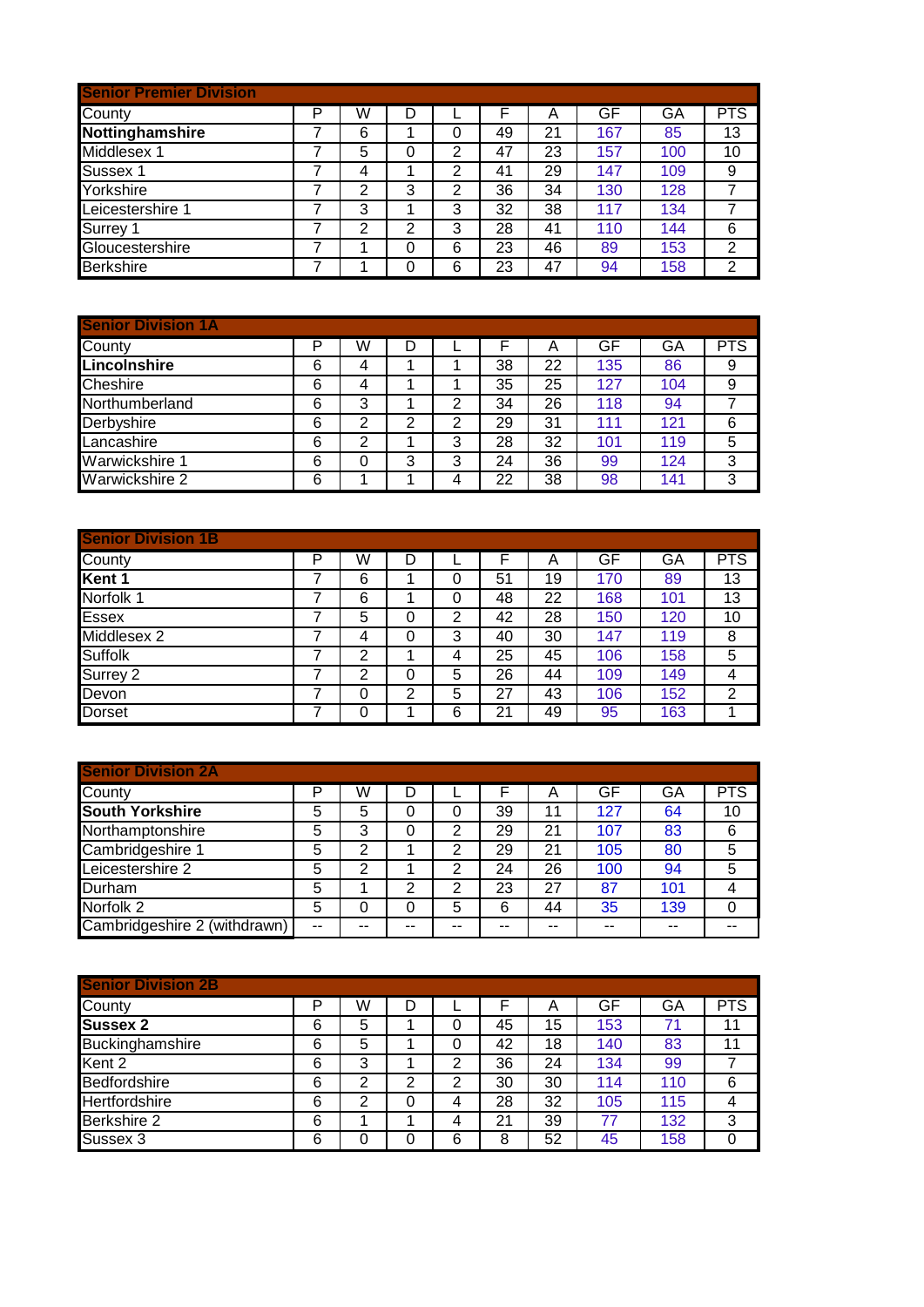| <b>Senior Division 2C</b> |    |    |    |    |    |       |    |       |     |
|---------------------------|----|----|----|----|----|-------|----|-------|-----|
| County                    | P  | W  |    |    |    | Α     | GF | GA    | PTS |
| Worcestershire            | 4  | 3  |    |    | 26 | 14    | 92 | 60    | 6   |
| Avon                      | 4  | 3  | 0  |    | 25 | 15    | 85 | 66    | 6   |
| <b>Hampshire</b>          | 4  | 2  | 0  | 2  | 23 | 17    | 81 | 66    |     |
| Somerset                  | 4  | 2  |    | 2  | 19 | 21    | 72 | 74    |     |
| Wiltshire                 | 4  | 0  |    | 4  |    | 33    | 39 | 103   |     |
| Cornwall<br>(withdrawn)   | -- | -- | -- | -- | -- | $- -$ | -- | $- -$ |     |

| <b>Veterans Premier Division</b> |   |                |   |   |    |    |     |     |            |
|----------------------------------|---|----------------|---|---|----|----|-----|-----|------------|
| County                           | P | W              | D |   |    | Α  | GF  | GA  | <b>PTS</b> |
| Nottinghamshire                  |   | 6              |   | 0 | 45 | 25 | 159 | 114 | 13         |
| Yorkshire 1                      |   | 5              |   |   | 40 | 30 | 149 | 135 | 11         |
| Kent 1                           |   | 4              | 2 |   | 42 | 28 | 157 | 109 | 10         |
| Sussex 1                         |   | $\overline{2}$ | 2 | 3 | 33 | 37 | 134 | 142 | 6          |
| Leicestershire 1                 |   | 2              | 2 | 3 | 33 | 37 | 131 | 142 | 6          |
| Derbyshire                       |   | 2              | л | 4 | 33 | 37 | 126 | 145 | 5          |
| Middlesex 1                      |   | 0              | 3 | 4 | 26 | 44 | 116 | 160 | 3          |
| Berkshire 1                      |   |                | 0 | 6 | 28 | 42 | 124 | 149 | 2          |

| <b>Veterans Division 1A</b> |   |   |   |   |    |    |     |     |            |
|-----------------------------|---|---|---|---|----|----|-----|-----|------------|
| County                      | P | W | D |   |    | А  | GF  | GA  | <b>PTS</b> |
| Yorkshire 2                 |   | 5 | 2 | 0 | 48 | 22 | 164 | 106 | 12         |
| South Yorkshire             |   | 5 |   |   | 40 | 30 | 154 | 122 | 11         |
| Warwickshire 1              |   | 5 | 0 | 2 | 41 | 29 | 144 | 117 | 10         |
| Lincolnshire                |   | 3 |   | 3 | 36 | 34 | 137 | 132 |            |
| Worcestershire 1            |   | 2 | 2 | 3 | 35 | 35 | 132 | 129 | 6          |
| Northumberland              |   | 3 | 0 | 4 | 35 | 35 | 130 | 128 | 6          |
| Avon                        |   | ႒ | 0 | 5 | 32 | 38 | 132 | 142 | 4          |
| Somerset 1                  |   |   | 0 |   | 13 | 57 | 70  | 187 | 0          |

| <b>Veterans Division 1B</b> |   |   |   |   |    |    |     |     |            |
|-----------------------------|---|---|---|---|----|----|-----|-----|------------|
| County                      | P | W | D |   |    | Α  | GF  | GA  | <b>PTS</b> |
| <b>Hertfordshire 1</b>      |   |   | 0 | 0 | 52 | 18 | 175 | 93  | 14         |
| <b>Buckinghamshire 1</b>    |   | 5 | 0 | 2 | 45 | 25 | 156 | 101 | 10         |
| Cambridgeshire 1            |   | 4 |   | 2 | 39 | 31 | 149 | 120 | 9          |
| Essex 1                     |   | 4 | 0 | 3 | 44 | 26 | 154 | 104 | 8          |
| Norfolk 1                   |   | 3 | 2 | 2 | 36 | 34 | 132 | 132 | 8          |
| Kent 2                      |   | 2 |   | 4 | 31 | 39 | 116 | 143 | 5          |
| Middlesex 2                 |   |   | 0 | 6 | 16 | 54 | 86  | 179 | 2          |
| Sussex 2                    |   | 0 | 0 | 7 | 17 | 53 | 81  | 177 | 0          |

| <b>Veterans Division 2A</b> |   |   |   |   |    |    |     |     |            |
|-----------------------------|---|---|---|---|----|----|-----|-----|------------|
| County                      | P | W | D |   |    | Α  | GF  | GA  | <b>PTS</b> |
| <b>Cheshire</b>             | 6 | 6 | 0 | 0 | 49 | 11 | 161 | 59  | 12         |
| Yorkshire 3                 | 6 | 4 |   |   | 33 | 27 | 124 | 105 | 9          |
| Northamptonshire 1          | 6 | 2 | 2 | 2 | 31 | 29 | 121 | 113 | 6          |
| Staffordshire               | 6 | 2 | 2 | 2 | 27 | 33 | 111 | 126 | 6          |
| Durham                      | 6 | 2 |   | 3 | 26 | 34 | 100 | 129 | 5          |
| Lancashire                  | 6 |   | 2 | 3 | 26 | 34 | 98  | 122 | 4          |
| Leicestershire 2            | 6 |   | 0 | 6 | 18 | 42 | 83  | 144 | 0          |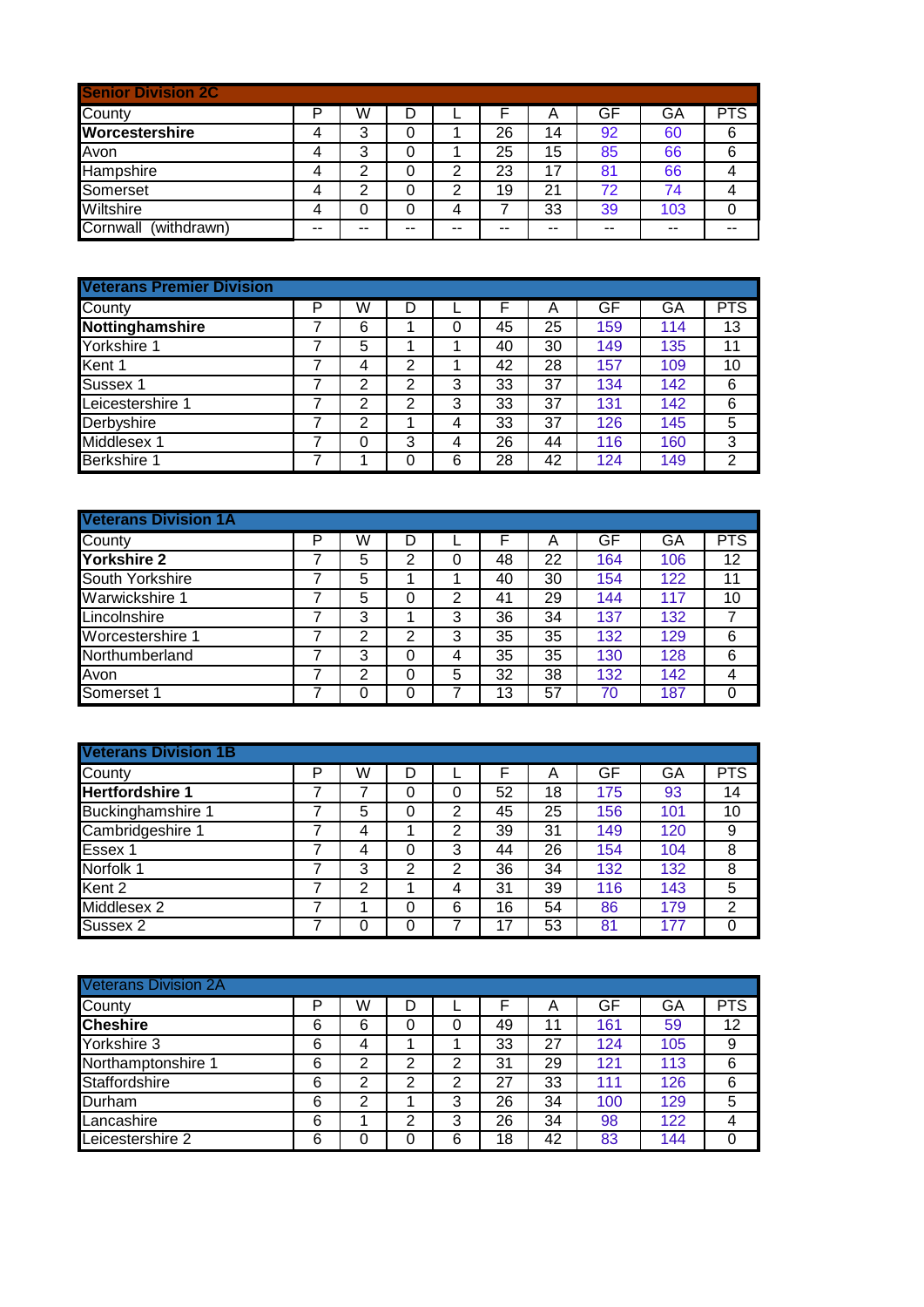| <b>Veterans Division 2B</b> |   |   |   |   |    |    |     |     |            |
|-----------------------------|---|---|---|---|----|----|-----|-----|------------|
| County                      | P | W | D |   |    | Α  | GF  | GA  | <b>PTS</b> |
| <b>Suffolk</b>              | 6 | 5 | 0 |   | 41 | 19 | 144 | 84  | 10         |
| Warwickshire 2              | 6 | 4 |   |   | 38 | 22 | 138 | 97  | 9          |
| Hertfordshire 2             | 6 | 3 | 2 |   | 39 | 21 | 140 | 94  | 8          |
| Bedfordshire 1              | 6 | 3 | 2 |   | 36 | 24 | 123 | 98  |            |
| <b>Buckinghamshire 2</b>    | 6 |   |   | 4 | 18 | 42 | 81  | 145 | 3          |
| Berkshire 2                 | 6 | 0 | 2 | 4 | 20 | 40 | 95  | 143 | 2          |
| Bedfordshire 2              | 6 |   | 0 | 5 | 18 | 42 | 82  | 12  | 2          |

| <b>Veterans Division 2C</b> |   |   |   |   |    |    |     |     |            |
|-----------------------------|---|---|---|---|----|----|-----|-----|------------|
| County                      | P | W | D |   |    | Α  | GF  | GA  | <b>PTS</b> |
| <b>Surrey 1</b>             | 6 | 4 | 2 | 0 | 40 | 20 | 136 | 87  | 10         |
| Middlesex 3                 | 6 | 3 | 2 |   | 38 | 22 | 126 | 98  | 8          |
| Kent 3                      | 6 | 3 | 2 |   | 36 | 24 | 131 | 96  | 8          |
| Sussex 3                    | 6 | 2 | 2 | 2 | 25 | 35 | 101 | 128 | 6          |
| Essex 2                     | 6 |   | 3 | 2 | 24 | 36 | 108 | 129 | 5          |
| Surrey 2                    | 6 |   | 2 | 3 | 25 | 35 | 101 | 134 | 4          |
| Kent 4                      | 6 |   |   | 5 | 22 | 38 | 100 | 131 |            |

| <b>Veterans Division 2D</b>    |    |    |    |    |    |    |     |     |            |
|--------------------------------|----|----|----|----|----|----|-----|-----|------------|
| County                         | P  | W  | D  |    |    | Α  | GF  | GA  | <b>PTS</b> |
| Devon 1                        | 5  | 4  |    | 0  | 34 | 16 | 122 | 66  | 9          |
| Hampshire 1                    | 5  | 4  | 0  |    | 36 | 14 | 120 | 63  | 8          |
| Wiltshire 2                    | 5  | 2  |    | 2  | 22 | 28 | 88  | 100 | 5          |
| <b>Wiltshire 1</b>             | 5  |    | 2  | 2  | 24 | 26 | 90  | 97  | 4          |
| <b>Dorset</b>                  | 5  | 2  | 0  | 3  | 23 | 27 | 81  | 103 | 4          |
| Herefordshire                  | 5  | 0  | 0  | 5  | 11 | 39 | 55  | 127 | 0          |
| Gloucestershire<br>(withdrawn) | -- | -- | -- | -- | -- | -- | --  | --  | --         |

| <b>Veterans Division 3A</b> |   |   |   |   |    |    |     |     |                |
|-----------------------------|---|---|---|---|----|----|-----|-----|----------------|
| County                      | D | W | D |   |    | A  | GF  | GA  | <b>PTS</b>     |
| <b>Cleveland</b>            | 5 |   |   |   | 39 | 11 | 128 | 53  | 9              |
| Cambridgeshire 2            | 5 | 4 |   |   | 38 | 12 | 123 | 54  | 8              |
| Warwickshire 3              | 5 | 3 |   |   | 33 | 17 | 118 | 75  |                |
| Northamptonshire 2          | 5 | 2 |   | 3 | 20 | 30 | 79  | 107 |                |
| Worcestershire 2            | 5 |   |   |   | 11 | 39 | 52  | 123 | $\mathfrak{p}$ |
| Cambridgeshire 3            | 5 |   |   | 5 | 9  | 41 | 41  | 129 |                |

| <b>Veterans Division 3B</b> |   |   |   |   |    |    |     |     |            |
|-----------------------------|---|---|---|---|----|----|-----|-----|------------|
| County                      | P | W | D |   |    | A  | GF  | GA  | <b>PTS</b> |
| <b>Surrey 3</b>             | 6 | 6 | 0 | 0 | 48 | 12 | 151 | 72  | 12         |
| Surrey 4                    | 6 | 3 |   | 2 | 28 | 32 | 107 | 117 |            |
| Oxfordshire 2               | 6 | 3 | 0 | 3 | 31 | 29 | 125 | 106 | 6          |
| Hertfordshire 3             | 6 | 2 | 2 | 2 | 31 | 29 | 122 | 114 | 6          |
| Middlesex 4                 | 6 | 2 |   | 3 | 29 | 31 | 118 | 121 | 5          |
| Kent 5                      | 6 | 2 | 0 | 4 | 25 | 35 | 97  | 130 | 4          |
| <b>Berkshire 3</b>          | 6 |   | 0 | 5 | 19 | 41 | 88  | 148 | 0          |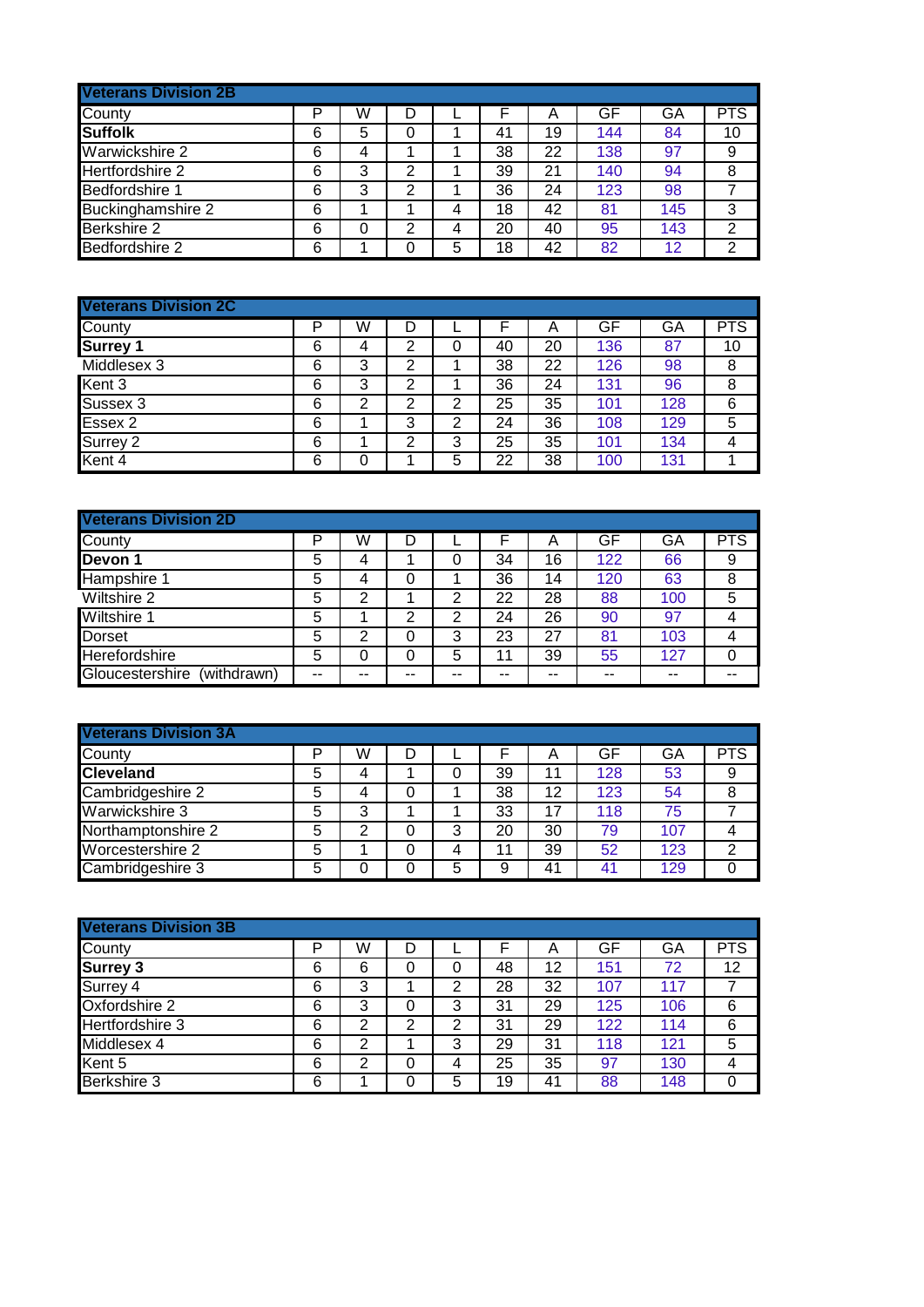| <b>Veterans Division 3C</b> |   |                |   |   |    |    |     |     |            |
|-----------------------------|---|----------------|---|---|----|----|-----|-----|------------|
| County                      | P | W              | D |   |    | Α  | GF  | GA  | <b>PTS</b> |
| <b>Wiltshire 3</b>          | 6 | 6              | 0 | 0 | 44 | 16 | 150 | 85  | 12         |
| Oxfordshire 1               | 6 | 4              |   |   | 39 | 21 | 140 | 96  | 9          |
| Hampshire 2                 | 6 | $\overline{2}$ | 2 | 2 | 34 | 26 | 129 | 106 | 6          |
| Somerset 3                  | 6 | 2              | 2 | 2 | 30 | 30 | 120 | 119 | 6          |
| Somerset 2                  | 6 | 2              | 2 | 2 | 26 | 34 | 101 | 130 | 6          |
| Cornwall                    | 6 |                |   | 4 | 23 | 37 | 100 | 131 | 3          |
| Devon <sub>2</sub>          | 6 | 0              | 0 | 6 | 14 | 46 | 78  | 151 |            |

| <b>Over 60s Premier Division</b> |   |   |   |                |    |    |     |     |            |
|----------------------------------|---|---|---|----------------|----|----|-----|-----|------------|
| County                           | P | W | D |                | F  | Α  | GF  | GA  | <b>PTS</b> |
| Kent 1                           |   | 5 | 2 | 0              | 47 | 23 | 162 | 107 | 12         |
| Lancashire                       |   | 4 | 3 | 0              | 41 | 29 | 145 | 117 | 11         |
| Sussex                           |   | 4 |   | $\overline{2}$ | 37 | 33 | 138 | 135 | 9          |
| Cheshire 1                       |   | 3 |   | 3              | 34 | 36 | 133 | 132 |            |
| Bedfordshire 1                   |   | 2 | 2 | 3              | 35 | 35 | 132 | 137 | 6          |
| Warwickshire 1                   | 7 |   | 2 | 4              | 30 | 40 | 125 | 150 | 4          |
| Essex 1                          | 7 | 0 | 4 | 3              | 28 | 42 | 118 | 149 | 4          |
| Yorkshire 1                      |   |   |   | 5              | 28 | 42 | 42  | 147 | 3          |

| <b>Over 60s Division 1A</b> |   |   |   |   |    |    |     |     |                |
|-----------------------------|---|---|---|---|----|----|-----|-----|----------------|
| County                      | P | W | D |   |    | А  | GF  | GA  | <b>PTS</b>     |
| Lincolnshire                |   | 6 |   | 0 | 52 | 18 | 176 | 90  | 13             |
| Oxfordshire                 |   | 4 | 2 |   | 40 | 30 | 146 | 123 | 10             |
| Worcestershire              |   | 4 |   | 2 | 43 | 27 | 154 | 120 | 9              |
| Durham                      |   | 4 |   | 2 | 39 | 31 | 155 | 119 | 9              |
| Nottinghamshire             |   | 2 | 2 | 3 | 31 | 39 | 118 | 135 | 6              |
| Northamptonshire            |   |   | 3 | 3 | 33 | 37 | 128 | 136 | 5              |
| Yorkshire 2                 |   |   | 2 | 5 | 23 | 47 | 103 | 158 | $\overline{2}$ |
| Cheshire 2                  |   |   | 0 | 6 | 19 | 51 | 75  | 174 | 2              |

| <b>Over 60s Division 1B</b> |   |   |                |   |    |    |     |     |                |
|-----------------------------|---|---|----------------|---|----|----|-----|-----|----------------|
| County                      | P | W | D              |   |    | Α  | GF  | GA  | <b>PTS</b>     |
| Kent 2                      |   | 6 |                | 0 | 51 | 9  | 170 | 90  | 13             |
| Hertfordshire               |   | 3 | 3              |   | 39 | 31 | 145 | 129 | 9              |
| Buckinghamshire 1           |   | 3 | 2              | 2 | 41 | 29 | 147 | 110 | 8              |
| Surrey 1                    |   | 3 | 2              | 2 | 36 | 34 | 134 | 137 | 8              |
| Essex 3                     |   | 3 | $\overline{2}$ | 2 | 34 | 36 | 126 | 139 | 8              |
| Middlesex 1                 |   |   | 3              | 3 | 30 | 40 | 131 | 144 | 5              |
| Essex 2                     |   |   |                | 5 | 27 | 43 | 113 | 157 | 3              |
| Hampshire 1                 |   | 0 | っ              | 5 | 22 | 48 | 109 | 169 | $\overline{2}$ |

| <b>Over 60s Division 2A</b> |   |   |   |   |    |    |     |     |            |
|-----------------------------|---|---|---|---|----|----|-----|-----|------------|
| County                      | P | W | D |   |    | Α  | GF  | GA  | <b>PTS</b> |
| Kent 3                      | 6 | 5 | 0 |   | 44 | 16 | 152 | 82  | 10         |
| Sussex 2                    | 6 | 5 | 0 |   | 42 | 18 | 150 | 86  | 10         |
| Hampshire 2                 | 6 | 3 |   | 2 | 33 | 27 | 129 | 108 | 6          |
| Surrey 2                    | 6 | 2 | 2 | 2 | 31 | 29 | 113 | 111 | 6          |
| <b>Berkshire</b>            | 6 | 2 | 0 | 4 | 25 | 35 | 102 | 128 | 4          |
| Middlesex 2                 | 6 |   | 2 | 3 | 23 | 37 | 99  | 138 | 4          |
| <b>Dorset</b>               | 6 | 0 |   | 5 | 12 | 48 | 63  | 155 |            |